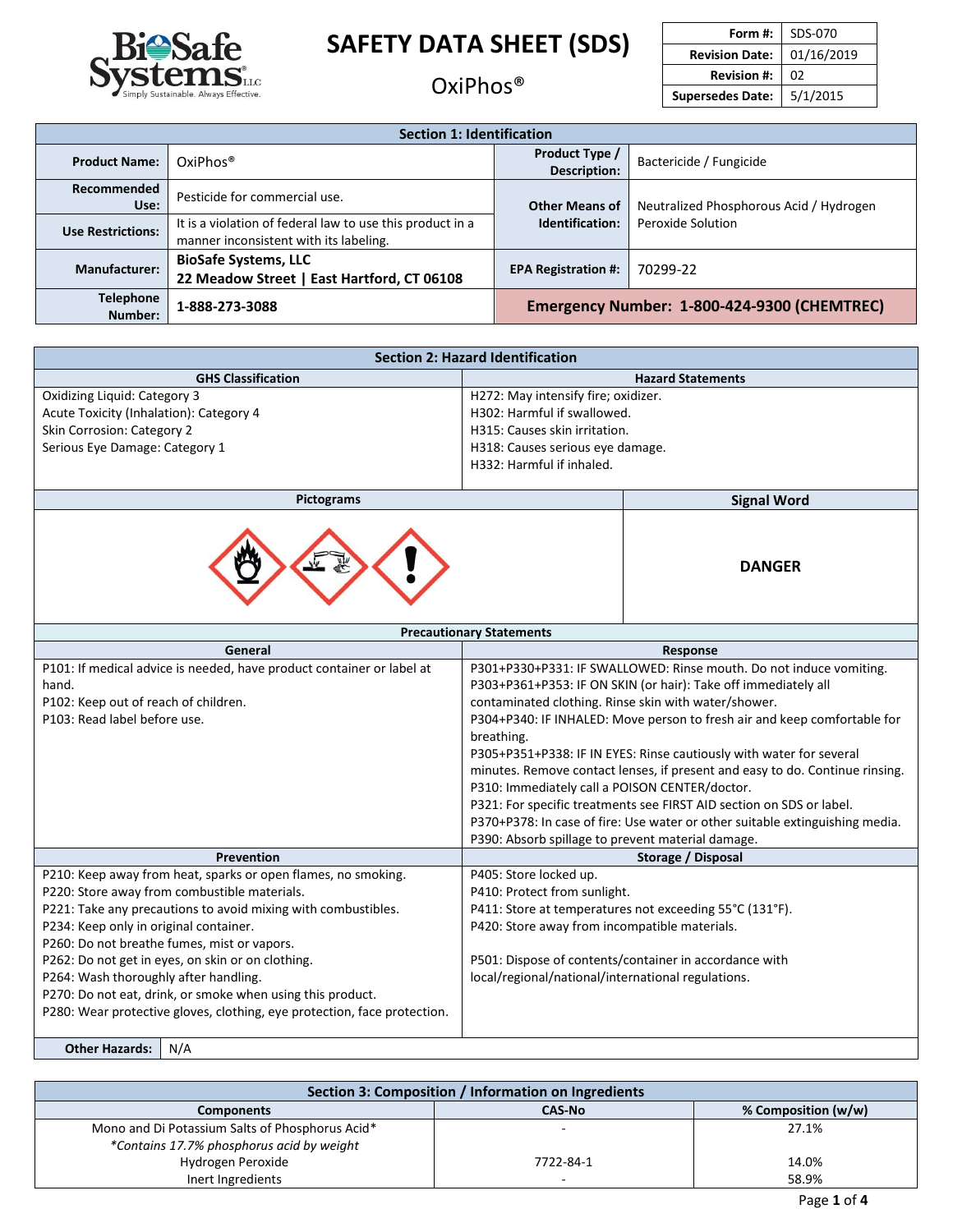

OxiPhos®

| Form #:                 | SDS-070    |
|-------------------------|------------|
| <b>Revision Date:</b>   | 01/16/2019 |
| <b>Revision #:</b>      | 02         |
| <b>Supersedes Date:</b> | 5/1/2015   |

| <b>Section 4: First-Aid Measures</b> |                                                                                                                                      |  |  |
|--------------------------------------|--------------------------------------------------------------------------------------------------------------------------------------|--|--|
| Eye Contact:                         | Hold eye(s) open and rinse cautiously with water for 15 - 20 minutes. Remove contact lenses, if present, after the first 5 minutes,  |  |  |
|                                      | then continue rinsing eye(s). Call a poison control center or doctor for treatment advice.                                           |  |  |
| <b>Skin Contact:</b>                 | Take off contaminated clothing. Rinse skin immediately with plenty of water for 15 - 20 minutes. Call a poison control center or     |  |  |
|                                      | doctor for treatment advice.                                                                                                         |  |  |
| Ingestion:                           | Call poison control center or doctor immediately for treatment advice. Rinse mouth with water. Do not induce vomiting unless told to |  |  |
|                                      | do so by a poison control center or doctor. Do not give anything by mouth to an unconscious person.                                  |  |  |
| Inhalation:                          | Move person to fresh air. If person is not breathing, call 911. Call poison control center or doctor for treatment advice.           |  |  |

#### **Section 5: Fire-Fighting Measures**

| <b>Suitable Extinguishing Media:</b>          | Use media appropriate for surrounding conditions. Water, foam, dry powder or carbon dioxide.   |
|-----------------------------------------------|------------------------------------------------------------------------------------------------|
| <b>Unsuitable Extinguishing Media:</b>        | None known.                                                                                    |
| <b>Combustion Products:</b>                   | May produce oxides of phosphorous or phosphines.                                               |
| <b>Unusual Fire and Explosion Hazards:</b>    | Product (concentrate) can decompose and will release oxygen thereby adding to the fire hazard. |
| <b>Protective Equipment for Firefighters:</b> | Do not enter fire area without proper protective equipment, including respiratory protection.  |

| <b>Section 6: Accidental Release Measures</b> |                                                                                                                      |  |  |
|-----------------------------------------------|----------------------------------------------------------------------------------------------------------------------|--|--|
| <b>Personal Precautions:</b>                  | Wear appropriate protective clothing, gloves and eye protection. Do not touch damaged containers or spilled          |  |  |
|                                               | material unless wearing appropriate protective clothing.                                                             |  |  |
| <b>Emergency Procedures:</b>                  | Ensure clean-up is conducted by trained personnel. Personnel should wear protective equipment outlined in            |  |  |
|                                               | Sections 7 & 8. If facing concentrations above exposure limits personnel shall wear certified respirators.           |  |  |
| <b>Environmental Precautions:</b>             | Prevent entry to sewers and public waters. Avoid release to the environment.                                         |  |  |
| <b>Methods and Material for</b>               | Rinse small amounts to drain when possible. Dike or dam large spills, pump to containers or soak in inert absorbent. |  |  |
| <b>Containment and Clean-Up:</b>              | Flush residue to sanitary sewer, rinse area thoroughly with clean water. Avoid materials that are incompatible with  |  |  |
|                                               | concentrate. Waste Disposal: Consult state and local authorities for restrictions on disposal of chemical wastes.    |  |  |

| Section 7: Handling and Storage |                                |                                                                                                                                        |  |
|---------------------------------|--------------------------------|----------------------------------------------------------------------------------------------------------------------------------------|--|
| Handling:                       |                                | Wear protective gloves/eye protection/face protection/body, skin protection. Do not eat, drink, or smoke when using this product. Wash |  |
|                                 |                                | thoroughly after handling. Avoid breathing fumes/mist/vapors.                                                                          |  |
| Storage:                        |                                | Keep away from heat. Keep only in original container. Protect from sunlight. Store at temperatures not exceeding 55°C (131°F). Never   |  |
|                                 |                                | return product back to the original container. Store in cool, ventilated area.                                                         |  |
|                                 | <b>Incompatible Materials:</b> | Store away from combustible materials. Keep concentrate away from reactive substances.                                                 |  |

| Section 8: Exposure Controls / Personal Protection |                                                                                                                                                       |           |           |  |  |  |
|----------------------------------------------------|-------------------------------------------------------------------------------------------------------------------------------------------------------|-----------|-----------|--|--|--|
|                                                    | <b>Components with Workplace Control Parameters</b>                                                                                                   |           |           |  |  |  |
| Component                                          | <b>ACGIH</b><br><b>NIOSH</b><br><b>OSHA</b>                                                                                                           |           |           |  |  |  |
| Mono and Di Potassium Salts of<br>Phosphorus Acid  | <b>NA</b>                                                                                                                                             | <b>NA</b> | <b>NA</b> |  |  |  |
| Hydrogen Peroxide                                  | TWA: 1.4 mg/m <sup>3</sup> - 8 hours.<br>TWA: 1.4 mg/m <sup>3</sup> - 8 hours.<br>TWA 1 ppm<br>TWA: 1 ppm - 8 hours.<br>TWA: 1 ppm - 8 hours.         |           |           |  |  |  |
| <b>Engineering Controls:</b>                       | Ensure adequate ventilation. Emergency eye wash stations should be available in the immediate vicinity of any<br>potential exposure.                  |           |           |  |  |  |
| <b>General Hygienic Practices:</b>                 | Do not eat, drink or smoke during use.                                                                                                                |           |           |  |  |  |
| <b>Personal Protective Equipment:</b>              | Protective clothing, protective goggles, gloves, face shield.                                                                                         |           |           |  |  |  |
| <b>Respiratory Protection:</b>                     | Use NIOSH-approved air-purifying or supplied air respirator where airborne concentrations of vapor or mist are<br>expected to exceed exposure limits. |           |           |  |  |  |
| Eye / Face Protection:                             | Chemical goggles or face shield.                                                                                                                      |           |           |  |  |  |
| Hands:                                             | Chemical resistant gloves.                                                                                                                            |           |           |  |  |  |
| Skin / Body:                                       | Wear suitable protective clothing.                                                                                                                    |           |           |  |  |  |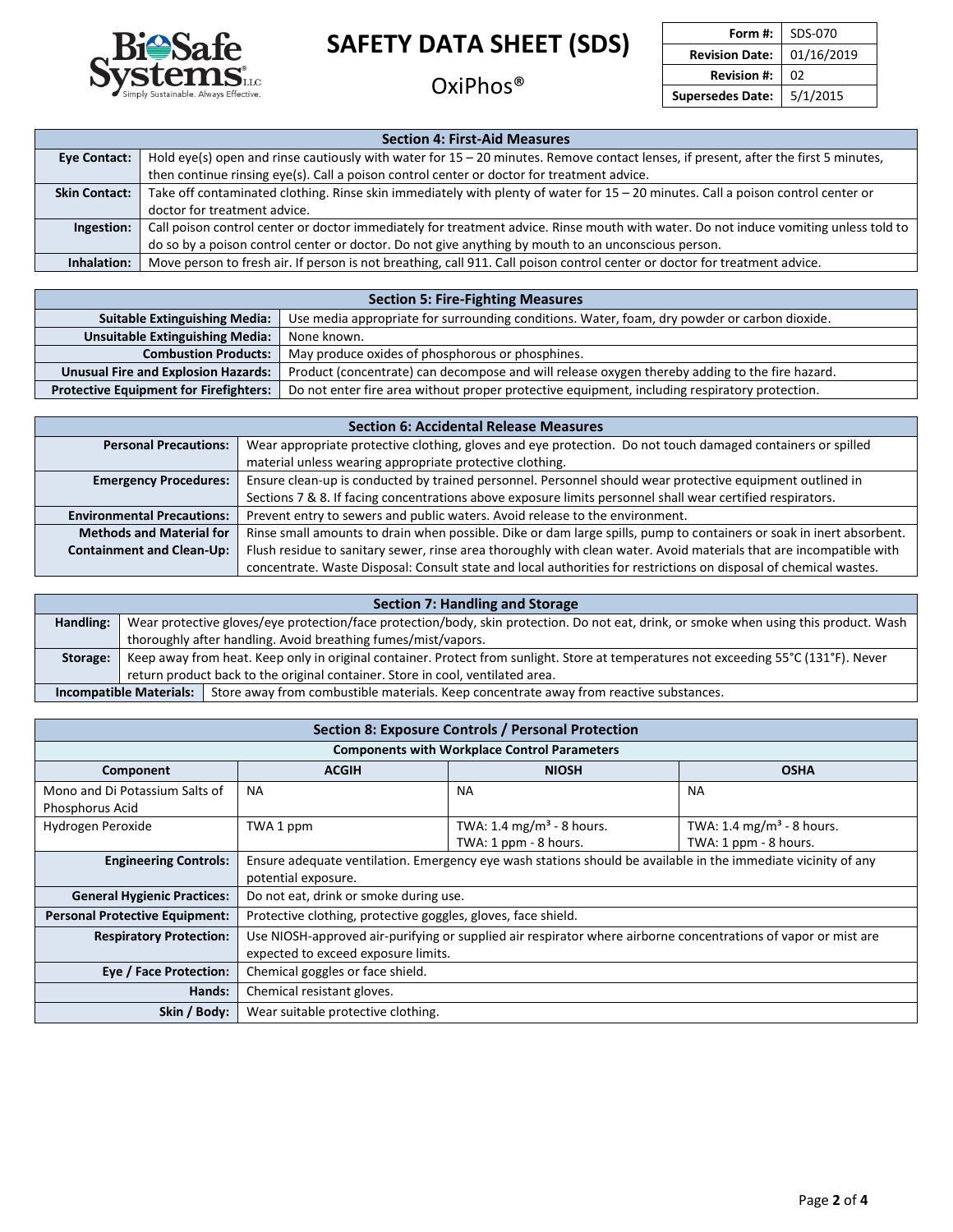

### OxiPhos®

| Form #:                 | SDS-070    |
|-------------------------|------------|
| <b>Revision Date:</b>   | 01/16/2019 |
| <b>Revision #:</b>      | 02         |
| <b>Supersedes Date:</b> | 5/1/2015   |

 $\mathsf{L}% _{0}\left( \mathcal{N}\right) \equiv\mathsf{L}_{0}\left( \mathcal{N}\right)$ 

| <b>Section 9: Physical and Chemical Properties</b> |                          |                                                            |                |  |                               |                                                                    |
|----------------------------------------------------|--------------------------|------------------------------------------------------------|----------------|--|-------------------------------|--------------------------------------------------------------------|
| Appearance:                                        | Clear, colorless liquid. | Odor:                                                      | None.          |  | <b>Odor Threshold:</b>        | Not available.                                                     |
| pH:                                                | 4.85                     | <b>Specific Gravity:</b>                                   | 1.35 $g/cm3$   |  |                               | Not available.                                                     |
| <b>Melting Point:</b>                              | Not available.           | <b>Freezing Point:</b>                                     | Not available. |  | <b>Boiling Point:</b>         | Not available.                                                     |
| <b>Flash Point:</b>                                | Not available.           | Flammability:                                              | Not available. |  | <b>Flammability Limits:</b>   | Not available.                                                     |
| <b>Vapor Pressure:</b>                             | Not available.           | <b>Vapor Density:</b>                                      | Not available. |  | Solubility:                   | Complete.                                                          |
| Evaporation<br>Rate:                               | Not available.           | <b>Auto-Ignition</b><br>Temperature:                       | Not available. |  | Decomposition<br>Temperature: | Self-accelerating<br>decomposition<br>temperature $> 55^{\circ}$ C |
| <b>Relative Density:</b>                           | Not available.           | Partition Coefficient n-octanol / water:<br>Not available. |                |  |                               |                                                                    |

| Section 10: Stability and Reactivity                                    |                                                                                 |  |  |  |
|-------------------------------------------------------------------------|---------------------------------------------------------------------------------|--|--|--|
| Stable under normal conditions, with slow oxygen release.<br>Stability: |                                                                                 |  |  |  |
| <b>Conditions to Avoid:</b><br>Heat sources, direct sunlight.           |                                                                                 |  |  |  |
| <b>Incompatible Materials:</b>                                          | Acids / Bases / Reducing Agents / Organic Materials / Metals / Salts of Metals. |  |  |  |
| <b>Hazardous Decomposition Products:</b>                                | ΝA                                                                              |  |  |  |

| <b>Section 11: Toxicological Information</b>                                |                                                   |  |                                     |                                |                                 |                                  |                                  |                                     |
|-----------------------------------------------------------------------------|---------------------------------------------------|--|-------------------------------------|--------------------------------|---------------------------------|----------------------------------|----------------------------------|-------------------------------------|
|                                                                             |                                                   |  |                                     |                                | <b>Acute Toxicological Data</b> |                                  |                                  |                                     |
| Oral                                                                        |                                                   |  | Hydrogen Peroxide: 1193 mg/kg (rat) | <b>Dermal</b>                  |                                 | Hydrogen Peroxide: >2,000 mg/kg  | <b>Inhalation</b>                | Hydrogen peroxide: 4 hr > 0.17 mg/L |
| LD50:                                                                       |                                                   |  | Mono and Di Potassium Salts of      | LD50:                          | (rabbit)                        |                                  | LC50:                            | (rat)                               |
|                                                                             | Phosphorus Acid: >5000 mg/kg (rat)                |  |                                     | Mono and Di Potassium Salts of |                                 |                                  | Mono and Di Potassium Salts of   |                                     |
|                                                                             | Phosphorus Acid: $>$ 5,000 mg/kg                  |  |                                     |                                |                                 | Phosphorus Acid: 4hr > 2.06 mg/L |                                  |                                     |
|                                                                             |                                                   |  |                                     | (rabbit)                       |                                 |                                  | (rat)                            |                                     |
| <b>Likely Routes of Exposure:</b><br>Inhalation, eye contact, skin contact. |                                                   |  |                                     |                                |                                 |                                  |                                  |                                     |
|                                                                             | <b>Symptoms and Effects</b>                       |  |                                     |                                |                                 |                                  |                                  |                                     |
|                                                                             | <b>Condition</b><br><b>Acute Effects</b>          |  |                                     |                                |                                 |                                  | <b>Chronic (Delayed) Effects</b> |                                     |
|                                                                             | Causes serious eye damage.<br><b>Eye Contact:</b> |  |                                     |                                | None.                           |                                  |                                  |                                     |
| Causes skin irritation.<br><b>Skin Contact:</b>                             |                                                   |  |                                     | None.                          |                                 |                                  |                                  |                                     |
| Inhalation:<br>May cause respiratory tract irritation.                      |                                                   |  | None.                               |                                |                                 |                                  |                                  |                                     |
|                                                                             | Harmful if swallowed.<br>Ingestion:               |  |                                     |                                | None.                           |                                  |                                  |                                     |

| <b>Section 12: Ecological Information</b>                                                                                            |                                                                                             |  |  |  |  |
|--------------------------------------------------------------------------------------------------------------------------------------|---------------------------------------------------------------------------------------------|--|--|--|--|
| Studies show that phosphorus acid is not harmful to most target organisms, but has some toxicity to fish and aquatic<br>Ecotoxicity: |                                                                                             |  |  |  |  |
|                                                                                                                                      | invertebrates. Rainbow Trout: 96 hr. LC50 > 118 mg/L; Daphnia magna: 48 hr. EC50 > 118 mg/L |  |  |  |  |
| <b>Persistence and Degradability:</b>                                                                                                | Weak persistence of degradation products.                                                   |  |  |  |  |
| <b>Bioaccumulation Potential:</b>                                                                                                    | <b>NA</b>                                                                                   |  |  |  |  |
| <b>Mobility in Soil:</b>                                                                                                             | Non-significant adsorption soil degradation = 99% in 20 minutes.                            |  |  |  |  |
| <b>Other Adverse Effects:</b>                                                                                                        | <b>NA</b>                                                                                   |  |  |  |  |

| <b>Section 13: Disposal Considerations</b>                                                                                                                |                                                                                                        |  |  |  |  |
|-----------------------------------------------------------------------------------------------------------------------------------------------------------|--------------------------------------------------------------------------------------------------------|--|--|--|--|
| Dispose of waste material in accordance with all local, regional, national, provincial, territorial and<br><b>Waste from Residues and Unused Product:</b> |                                                                                                        |  |  |  |  |
| international regulations.                                                                                                                                |                                                                                                        |  |  |  |  |
| <b>Contaminated Container Disposal:</b>                                                                                                                   | Do not reuse or refill this container. Triple rinse empty containers with clean water. Clean and empty |  |  |  |  |
| containers are to be recycled or placed in the trash.                                                                                                     |                                                                                                        |  |  |  |  |

| <b>Section 14: Transport Information</b> |                                          |                                                                  |                                                                        |                     |              |                |               |  |
|------------------------------------------|------------------------------------------|------------------------------------------------------------------|------------------------------------------------------------------------|---------------------|--------------|----------------|---------------|--|
|                                          | <b>UN</b>                                |                                                                  | <b>UN Proper Shipping Name</b>                                         | <b>Hazard Class</b> | Label        | <b>Packing</b> | <b>Marine</b> |  |
|                                          | <b>Number</b>                            |                                                                  |                                                                        | (Subsidiary)        | (Subsidiary) | Group          | Pollutant     |  |
| US                                       | 2984                                     |                                                                  | Hydrogen, peroxide, aqueous solutions with not less than 8 percent but | 5.1                 | Oxidizer     | Ш              | NO.           |  |
| <b>DOT</b>                               |                                          | less than 20 percent hydrogen peroxide (stabilized as necessary) |                                                                        |                     |              |                |               |  |
| <b>CAN</b>                               | 2984                                     |                                                                  | Hydrogen, peroxide, aqueous solutions with not less than 8 percent but | 5.1                 | Oxidizer     | Ш              | NO.           |  |
| <b>TDG</b>                               |                                          | less than 20 percent hydrogen peroxide (stabilized as necessary) |                                                                        |                     |              |                |               |  |
|                                          | <b>Special Precautions:</b><br><b>NA</b> |                                                                  |                                                                        |                     |              |                |               |  |